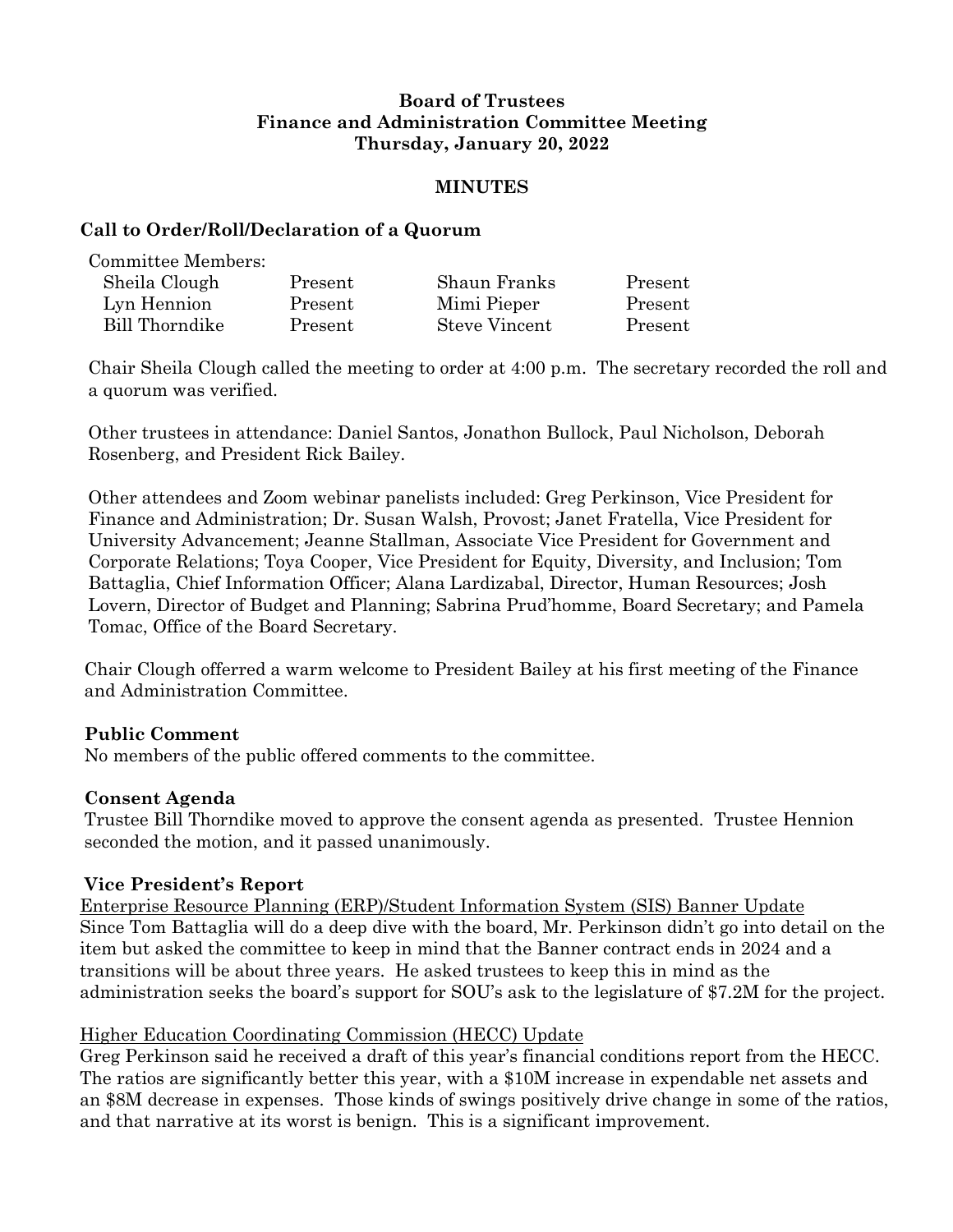### Federal Funding Update

There is a total of direct aid to students of almost \$8.5M with the total support of \$21M, so a positve increase for students. The university has distributed \$5.4M out of \$5.5M to date of the American Rescue Plan Act (ARPA) dollars. Lastly, the decision made at the last meeting to allocate \$3.3M to Education and General (E&G) to create runway by spreading the additional ARPA dollars over three years has begun.

### State Funding Model Updates

On the Student Success and Completions Funding Model (SSCM), Mr. Perkinson described five major changes outlined in the materials: the definition of Science, Technology, Engineering, and Mathematics (STEM); transfer weighting is expected to have a positive effect on SOU; the study bonus is now additive; the cost weights have been modernized; and mission differentiation was simplified. The major takeaway is SOU's net increase of \$1.6M and Mr. Perkinson thanked Jason Catz, Britney Sharp, and the SOU team for the their work on the SSCM.

# Facility Planning and Utilization Committee (FPUC)Update

Part of SOU's normal process is managing capital project execution against bond timing, and Qseries bonds have a 3-year life that can be extended with permission. In the course of asking for more time for the Central Hall project since SOU had a delay in starting, SOU used the opportunity to seek additional time and funding. Through the Department of Administrative Services, the Legislative Fiscal Office, and the HECC, SOU has asked either for more time and authorization of a second phase, seeking more capital later; or 2) more money at this time.

Provost Walsh and Dr. Woolf are co-chairs of the FPUC, along with Mr. Perkinson. That committee is working on campus-wide moves that need to happen, integration, staffing to accomplish the facility work that is completed across the campus. One task currently underway is to move the people located in Central Hall to swing space to enable a start on that construction.

Another update is the denial of an appeal of the city's decision to allow a cell tower that AT&T proposed; so the decision will stay. An additional service provider has now requested a tower as well. If there are new developments to share, Mr. Perkinsons will update the committee.

#### **Action, Information and Discussion Items**

# Budget Update

Mr. Perkinson informed the board that SOU's predictive modeling is getting better, as actual enrollment numbers match those used in the pro forma, so that aspect of the numbers will remain unchanged. One change is that the Service Employees International Union (SEIU) labor costs will be adjusted in the next pro forma after payroll actuals occur in February. All other observations and assumptions, as well as the plan, remain unchanged. Responding to Chair Clough, Mr. Perkinson affirmed that there has been an escalation in costs for utilities, goods and services, and construction. Mr. Perkinson has been engaged in conversation with President Bailey about a financial and cost-management strategies moving forward. Related to this, Mr. Perkins said SOU received an offer on the Roca St property, which is under review. He envisions the proceeds from those sales will be set aside for the president to decide how they will be used.

Mr. Perkinson reviewed the three different thought processes on how to analyze and model enrollment, as presented in the materials and highlighting the lack of stability in SOU's enrollment. Discussion centered on the key performance indicator (KPI) of ending fund balance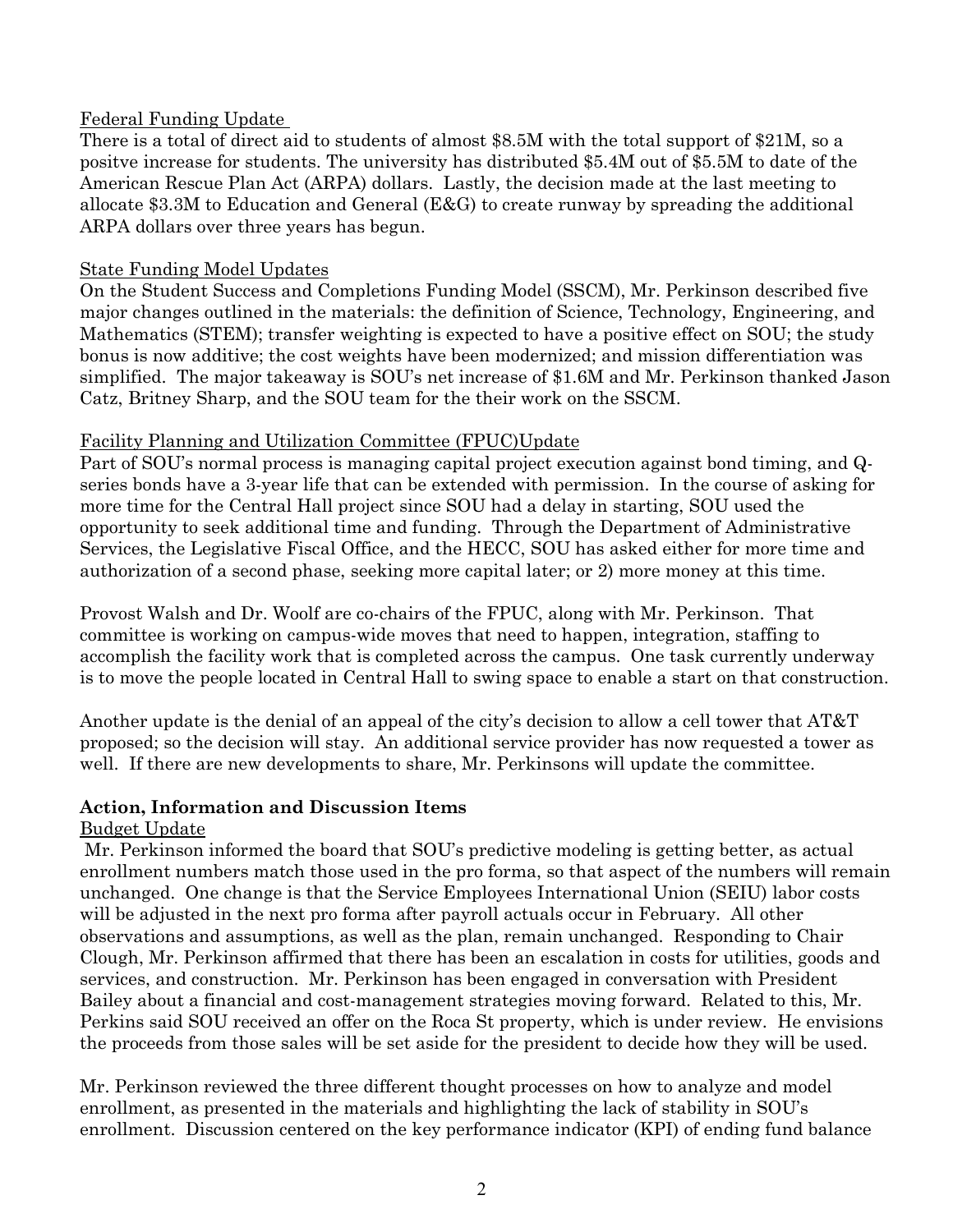as a percent of revenue, noting the legacy 10 percent KPI from the Oregon University System. Responding to Chair Clough, Mr. Perkinson replied that he did not see any Oregon institutions achieving the National Association of College and Business Officers (NACUBO) recommended 40 percent KPI in their E&G. Responding to Trustee Vincent, Mr. Perkinson confirmed, unequivocally, that a receipt of revenue from property sales has no connection to the state funding formula. President Bailey commented that the administration will be working to present the board with some entrepreneurial options for diversifying revenue, while at the same time, on the political side, working with Salem, the governor's office, HECC, and with legislators to support SOU on this path forward so as not to place the burden on students.

#### Budget Committee Update

Josh Lovern said the Budget Committee launched and he thanked the members. There will be more informational sessions, then deep discussion on the budget model and how to move forward.

The group covered the Public University Support Funding (PUSF) and the SSCM. Mr. Lovern discussed mission, which is 17 percent of the total SSCM, and activities and outcomes collectively at 83 percent. This breakdown offers a good sense of what can be influenced. Small subgroups such as Dr. Matt Stillman and his team are looking at how to make such changes, and Chris Stanek is looking at how the model, reporting to the state, will then impact the activities and outcomes. As the committee works through SSCM, additional work will be done on revenue source as well as the modeling that builds out all the formula in the pro forma.

Mr.Lovern also discussed the idea of various budget models that focus on increasing central reserves. Mr. Perkinson spoke about how to connect that idea to a new Enterprise Resource Planning (ERP) platform. This will provide an opportunity to be very creative, transformative, and forward-thinking on how to design a new processes. It is big brain work, with the right brains working on it. Mr. Lovern added that when moving from ERP it is a good time to look at the business structure, the chart of accounts, revenue model, and create efficiencies. Chair Clough applauded the effort. Responding to Chair Clough's question about the diversity of the committee, Mr. Lovern stated that there is a charter describing membership, which includes faculty, classified, and administration across a variety of areas. Chair Clough underscored that the diversity of the group is what matters across the broader organization, including people working on the front lines of day-to-day operations.

#### Process for setting Tuition and Mandatory Fees *and* Student Fee Process (Action)

Chair Clough introduced this topic to remind the committee 1) of the many parts of the process for setting tuition and fees, as well as 2) the board's and others' responsibilities in the tuition and fee setting process. The committee will discuss HB 4141 and the checklist of requirements, the Tuition Advisory Council (TAC), and the board's role. As legislation has somewhat shaped this process with HB 4141, it continues to do so, and the committee will discuss this as well. The board previously approved a process for setting tuition and mandatory fees, which it is required to do. To ensure that the board's process is compliant with new, applicable law, a few updates are proposed. This process is described in the materials and the committee will be asked to recommend it to the board for approval.

Provost Walsh said the TAC advises on matters that pertain to the cost of attendance. The TAC promotes communication by hosting pop-up lunches, through social media messages, transparency in meetings and minutes, attending athletic events, and talking to students at the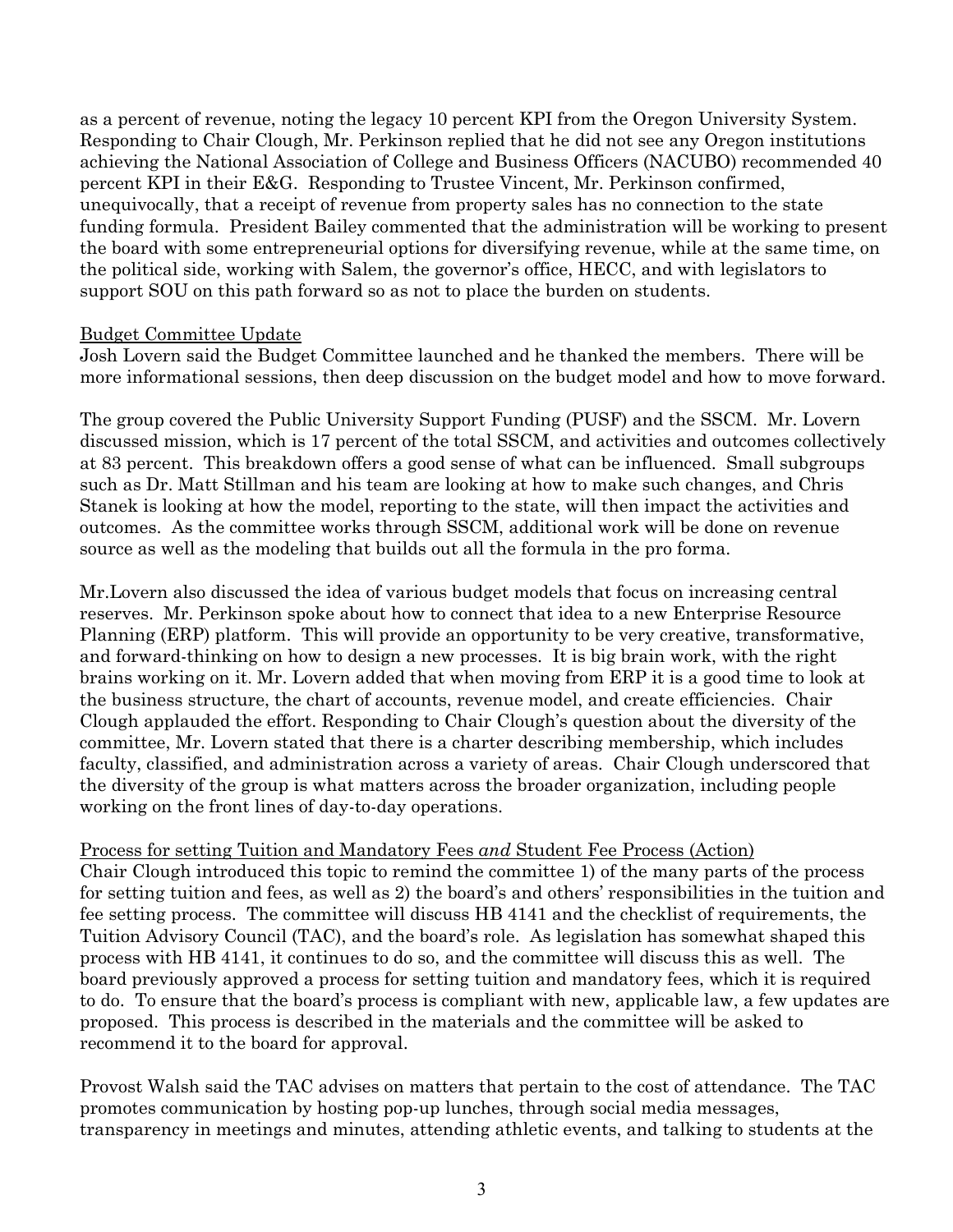Student Union (SU). The TAC makes an extensive communication effort especially if it is a difficult year in terms of tuition increases.

The membership of the TAC is mandated through HB 4141. Voting members are Provost Walsh (chair of the group), an additional administrator (currently Matt Stillman); at least 4 students with 2 representing student government and 2 representing the underserved student populations as defined; and 2 faculty members. The TAC receives a lot of education on the front end, taking a lot of time talking and debating, with the hope to reach consensus, which is usually achieved.

The process starts with TAC discussing tuition rates and the mandatory enrollment fees, which are the matriculation fee, the health services fee, and the building fee. This data is provided to the president for consideration, who then makes a recommendation to the board. Part 1 of the training reviews the role of TAC in the tuition and fees process, an overview of the budget concepts, recent fiscal year results, a discussion about university revenues and expenses, and an introduction to the pro forma. Part 2 of the training is about the competitive landscape and enrollment projections which covers terms and conditions, acronym review for understanding and applicability, the national, regional, and state-wide landscapes, a historical analysis, and influence on projections such as Student Credit Hours (SCH) projection and modeling for the pro forma. Part 3 training is on institutional cost management and tuition modification options. These are discussed in the context of the HB 4141 requirement which reviews cost management strategies/levers, tuition modification scenarios, pro forma modeling assumptions, and live pro forma and scenario building. Mr. Lovern praised Trustee Vincent for providing ideas for sliders and interactive modeling, which assists TAC members. Part 4 of the training reviews retirement rates, Oregon Public Universities' historical comparisons, SCH projection targets, discussions of pending variables in the model that will influence the ending fund balance, a detailed live pro forma modeling and discussion, and any committee requests for information.

Trustee Hennion returned to the prior conversation and mentioned that the Oregon state education deduction for fees ended last year, so any Oregon parents paying education expenses will now have a surprise to not get that deduction. Trustee Hennion wondered if there is a way to get the extra money the state is going to have by not giving that state reduction in taxes because it would be for tuition and fees. Mr. Perkinson said he would look into this question.

Mr. Lovern discussed the mandatory incidental fees and the many items the Student Fee Committee considers in their diligence determining the fee. While placing in the midst of the other institutions for the cost of tuition and fees combined, Mr. Lovern said one reason SOU's fee is of high quality is it contains the bills for the Student Recreation Center (SRC) debt service. President Bailey added that he, Board Chair Santos, and Greg Perkinson went to the HAWK and students told them they loved the services they received here as well as the affordability, so it was worth it for them to come from Portland. President Bailey felt there is a balance between robust opportunities that behave like a bigger university yet having a campus that retains a hometown feel. Trustee Pieper concurred, citing that she has talked to many students about why they attend SOU, and above all, they say it is the affordability and to get a meaningful experience while not acquiring \$100K in debt. The students do not feel that because it is inexpensive that SOU is less than any other university; the vast majority are very happy with the services provided, especially compared to what other universities charge for tuition.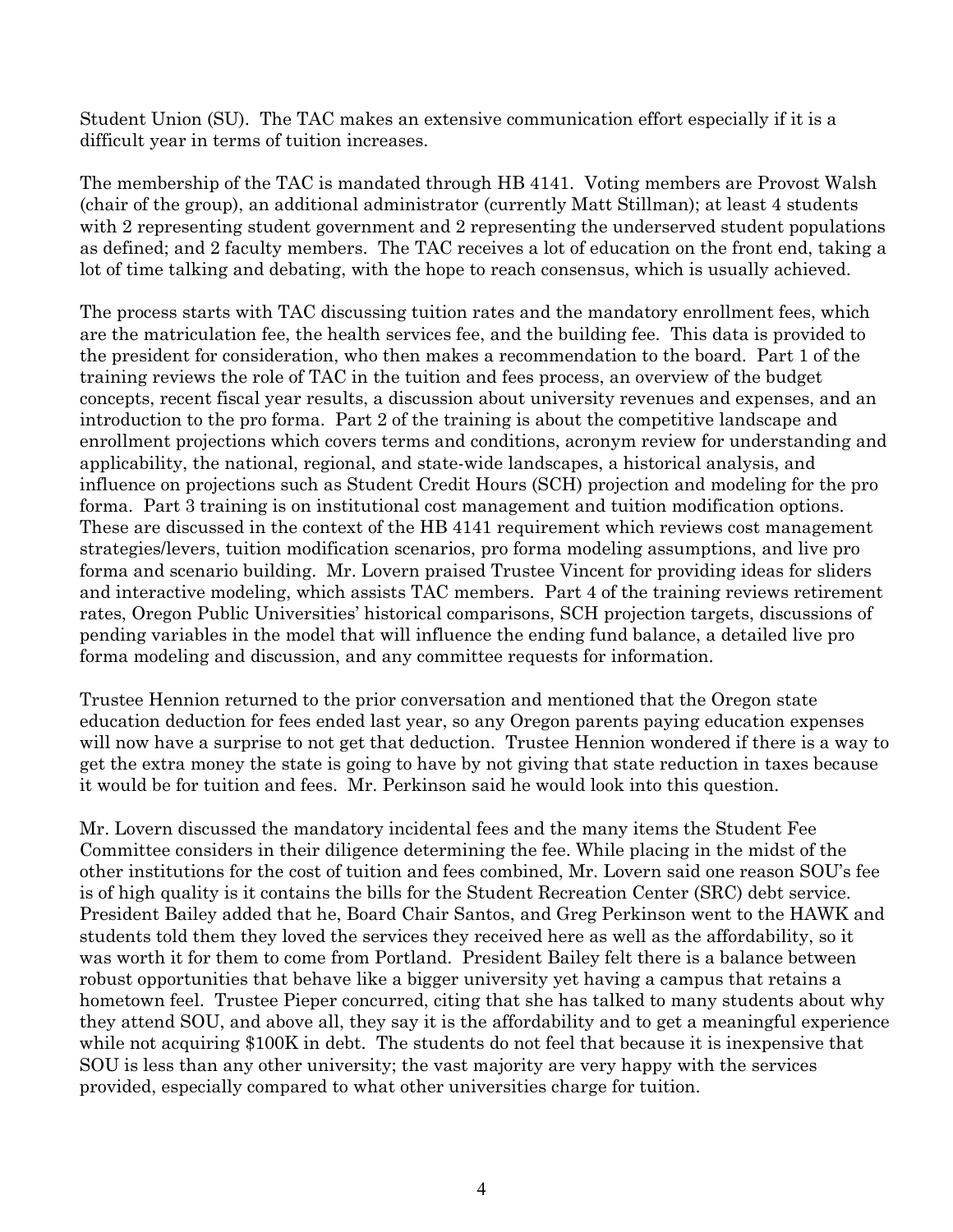Trustee Thorndike added that it will be interesting to see how guaranteed tuition over 4 years plays out, without taking into consideration that tuition cannot be raised for any inflationary period. Having flexibility and adaptability positions SOU well.

On the disclosure of mandatory fees, the administration is studying the fees and how to best communicate to campus about what all goes into those fees. This disclosure has been met but SOU is studying how to enhance this. For example, Dr. Stillman is working with the bookstore on how materials transparency aligns with course fees.

The students' mandatory incidental fee process is spearheaded through Associated Students of Southern Oregon University (ASSOU) and its Student Fee Committee and the SRC has a committee that looks that that fee every three years. All fees go to the SOU president and with student fee autonomy, those recommendations now will move forward as a join recommendation to the board, which is already how SOU has been operating. Further describing the process, Mr. Lovern shared a triple exponential smoothing model to show the art and science of forecasting that allows hypothetical circumstances to help demonstrate scenarios; Mr. Lovern demonstrated an example of adjusting for headcount.

President Bailey commented on the competition factor slide, which showed prospective student information. He underscored that it does not capture an untapped target pool of adult learners, which Dr. Woolf is thinking broadly about, and the president did not want the committee to think the highlighted group is the only focus. Trustee Thorndike added that given the \$200M budget between workforce and education, SOU needs to ensure it is offering appropriate coursework.

Having reviewed the processes for the tuition and mandatory enrollment fees as well as the student incidental fee, the board secretary provided an overview of proposed changes to the board's process to stay consistent with applicable law, and as presented in the redlined materials.

Trustee Franks moved to approve the resolution for the process of establishing tuition and mandatory fees for the board's adoption. Trustee Pieper seconded the motion, and it passed unanimously.

Also related to tuition and fees, the committee discussed affordability and Vice President Toya Cooper referred to a survey on why students leave SOU citing everything from fit to finances, which are unrelated. She, Chris Stanke and Joe Jackson have been analyzing student data for any correlations between why they leave and affordability among BIPOC students, and as SOU collects the data over time, the university can better understand the role of all the factors.

# "Employer of Choice" Updates

Alana Lardizabal, HR Director, informed the board that Strategic Direction (SD) II Goal One is to make SOU an employer of choice, and progress has been made thanks to all the partners around campus. The three elements are around an effective orientation or new employee experience (student employees included), training and professional development (PD), and a performance management process that rewards employees for continuous improvement.

The university is doing a good job on the first two, so most of the information will be about performance management of non-faculty staff performance. The HR team sought a performance management system to engage employees and allow for ideas on how improve the institution.